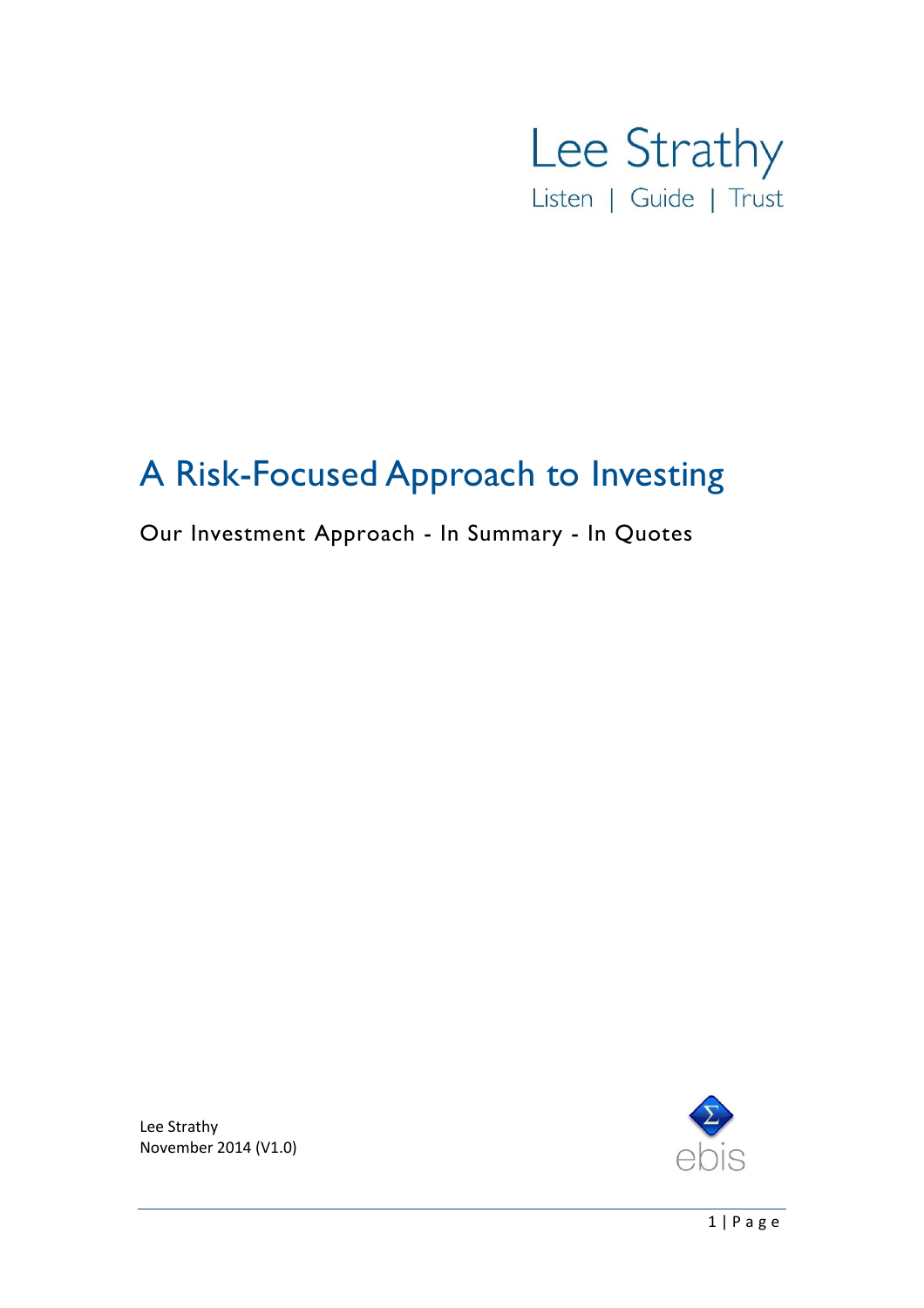# **Our Investment Philosophy – In Quotes**

**Our investment philosophy is simple and different**. We believe that investment decisions should be guided by the wealth of academic and empirical evidence available to us. On review, it provides a number of clear pointers to where we should focus our energies to deliver our clients with a successful investment experience. We define a successful experience as one where our clients can sleep soundly at night, have a strong chance of achieving their future lifestyle goals, and both understand and believe in the investment journey they are taking. It is probably quite different to investment approaches that many clients have experienced in the past. In essence, our philosophy comprises three core beliefs and three important practical principles.

Our approach can be summarised by the quotes taken from leading academics and investment practitioners, who inform and share our thinking.

*"Successful investors operate with a coherent investment philosophy that they apply consistently to all aspects of the portfolio management process. Philosophical principles represent time-tested insights into investment matters that rise to a level of enduring professional convictions."* 

*David Swenson, CIO, Yale University Endowment - a highly respected investment practitioner* 

## Belief 1: Capitalism and markets work effectively

#### **We believe that capitalism works.**

*"It is not from the benevolence of the butcher, the brewer, or the baker that we expect our dinner, but from their regard to their own interest."*

*Adam Smith, The Wealth of Nations (1776).*

#### **We believe that markets work well.**

*"I remain sceptical that markets are systematically irrational and that knowledge of such irrationalities can lead to profitable trading strategies. Indeed, the more potentially profitable a discoverable pattern is, the less likely it is to survive. This is the logical reason one should be cautious not to overemphasize the apparent departures from efficiency"* 

*Professor Burton Malkiel, author of 'A Random Walk Down Wall Street'*

*"Every market determined price is an equilibrium price that should take account of all information available at the time the price is set. (This is the definition of market efficiency.) But things inevitably change, and equilibrium prices change along with them. All we can say about the recent market turmoil is that the volatility of information and its implications for forecasts of profitability must be quite high."*

*Eugene Fama – a leading academic who established the Efficient Markets Hypothesis.*

*"The idea that a bell rings to signal when investors should get into or out of the stock market is simply not credible. After nearly fifty years in this business, I do not know of anybody who has done it successfully and consistently. I don't even know anybody who knows anybody who has done it successfully and consistently. Yet market timing appears to be increasingly embraced by mutual fund investors and the professional managers of fund portfolios alike."*

*John Bogle, Founder, Vanguard Group and author of several important investment books*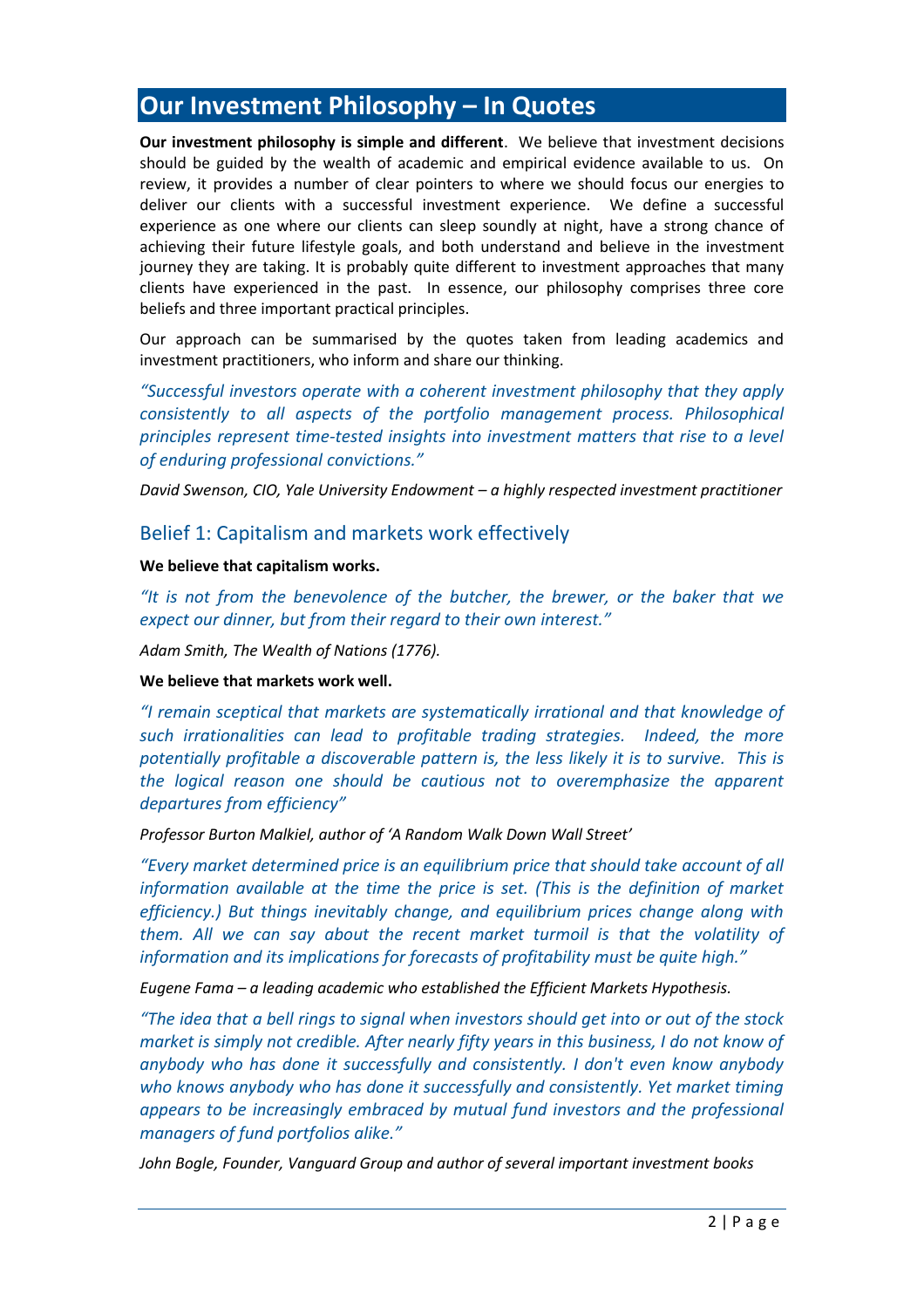*"The lack of risk-adjusted excess returns and the absence of persistence support the efficient market hypothesis. Therefore one policy prescription might be that plan sponsors should engage entirely in passive asset management".*

*Busse et al. Academics who conducted research into the performance record of institutional investors.* 

## Belief 2: Risk and reward go hand in hand

#### **There are few free lunches in investing.**

*"If you want to earn high returns, be prepared to suffer grievous losses from time to time. And if you want perfect safety, resign yourself to low returns."*

*William Bernstein, author of 'The Intelligent Asset Allocator" and other investment books*

# Belief 3: Diversification is a useful tool

#### **Not putting all of your eggs in one basket is an intuitive and valuable concept.**

*"Sensible investors prepare for a future that differs from the past, with diversification representing the most powerful protection against errors in forecasts of expected asset class attributes."*

*David Swenson, CIO, Yale University Endowment – a highly respected investment practitioner* 

*"Asset allocation [the mix of your investments] is not a panacea. It is a reasoned – if imperfect – approach to the inevitable uncertainty of the financial markets."*

*John Bogle*

*"You can eliminate non-systematic portfolio risk, as defined by Modern Portfolio Theory, with a relatively few stocks. It's just that non-systematic risk is only a small part of the puzzle. Fifteen stocks is not enough. Thirty is not enough. Even 200 is not enough. The only way to truly minimize the risks of stock ownership is by owning the whole market."*

*William Bernstein*

## Principle 1: Focus on the structuring of a client's portfolio

**A client's long-term portfolio structure will dominate their investment journey.**

*"For the individual investor, the asset allocation decision is by far the most important factor in determining returns."*

*Sandler Review: Medium and Long-Term Retail Savings in the UK (2002) – commissioned by the UK govt.*

*"By understanding and articulating the role played by each asset class, investors avoid making allocations based on the fashion of the day."*

*David Swenson, CIO, Yale University Endowment*

*"Since the future cannot be predicted, it is impossible to specify in advance what the best asset allocation will be. Rather, our job is to find an allocation that will do reasonably well over a wide range of circumstances."*

*William Bernstein, author of 'The Intelligent Asset Allocator"*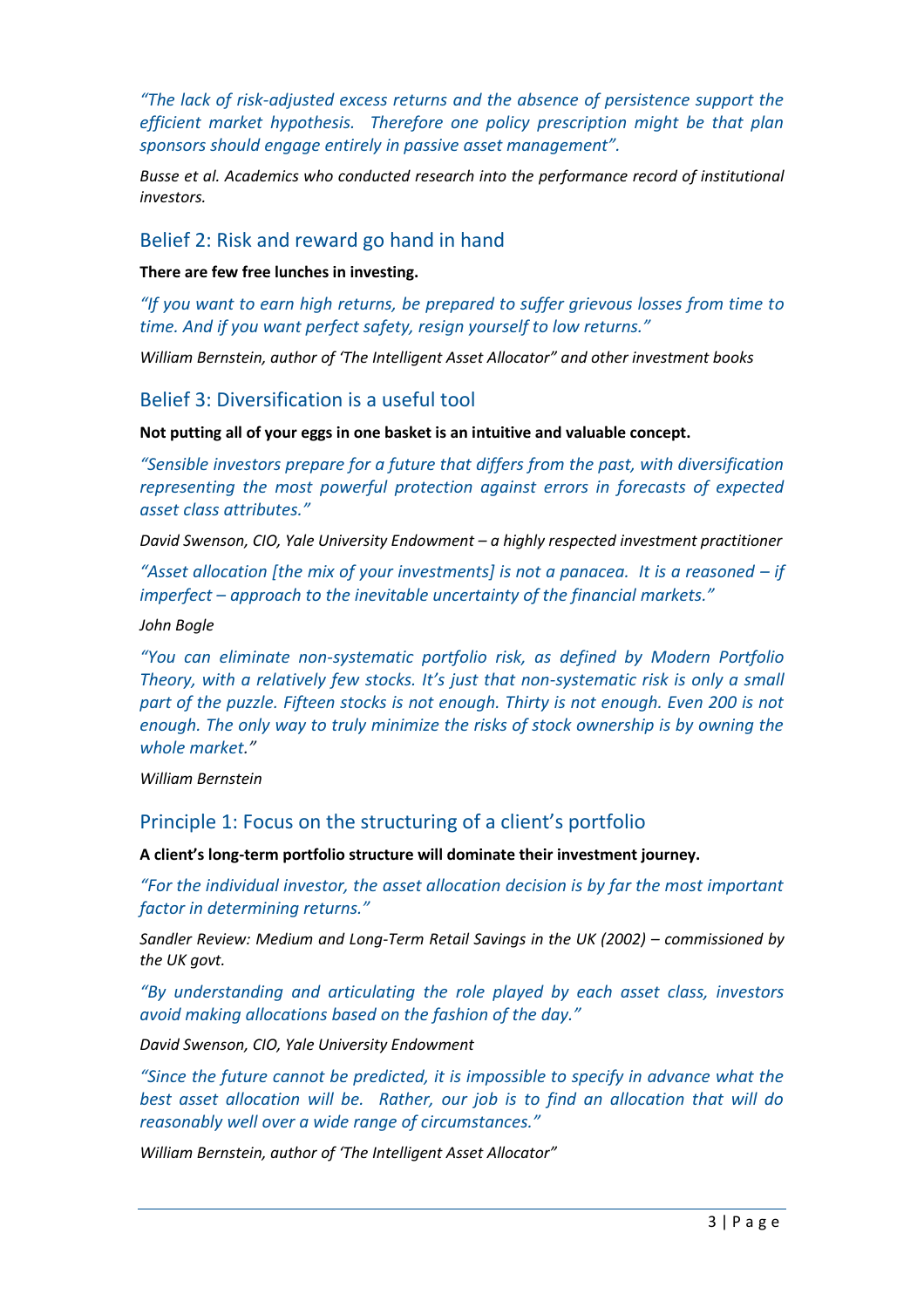#### **A portfolio must be suitable for the client and their circumstances.**

*"A firm [must] take reasonable steps to ensure that a personal recommendation, or decision to trade, is suitable for its customer...[and] to take account of a customer's preferences regarding risk taking, their risk profile and ensure they are able financially to bear any related investment risks consistent with their investment objectives. We use the expression 'the risk a customer is willing and able to take' in this report as a shorthand description of these elements."*

*The Financial Services Authority* 

## Principle 2: Manage costs effectively

**Costs are insidious.**

*"In investing, you get what you don't pay for"* 

*John Bogle*

**From a financial perspective:**

*"By a continuing process of inflation, government can confiscate, secretly and unobserved, an important part of the wealth of their citizens."* 

*John Maynard Keynes, economist.*

*"When the dumb investor realises how dumb he is and invests in an index fund, he becomes smarter than the smartest investor…most investors, both institutional and individual, will find the best way to own common stocks is through an index fund that charges minimal fees."*

*Warren Buffett, Chairman, Berkshire Hathaway and legendary investor.*

*"The significance of the evidence is not that passive investing will always outperform active investing, but that when an investor has to make a decision about which way to invest, the probability of success always lies in favour of passive investment."* 

*Professor Simon Keane, Glasgow University*

### **From an emotional perspective:**

*"The investor's chief problem – even his worst enemy – is likely to be himself"*

*Benjamin Graham, author of 'The Intelligent Investor' and the grandfather of modern investing.*

*"If I have learned anything from my 52 years in this marvellous field, it is that, for a given individual or institution, the emotions of investing have destroyed far more potential investment returns than the economics of investing have ever dreamed of destroying."*

*John Bogle*

"Success in investing doesn't correlate with IQ once you're above the level of 100. *Once you have ordinary intelligence, what you need is the temperament to control the urges that get other people into trouble in investing."*

*Warren Buffett*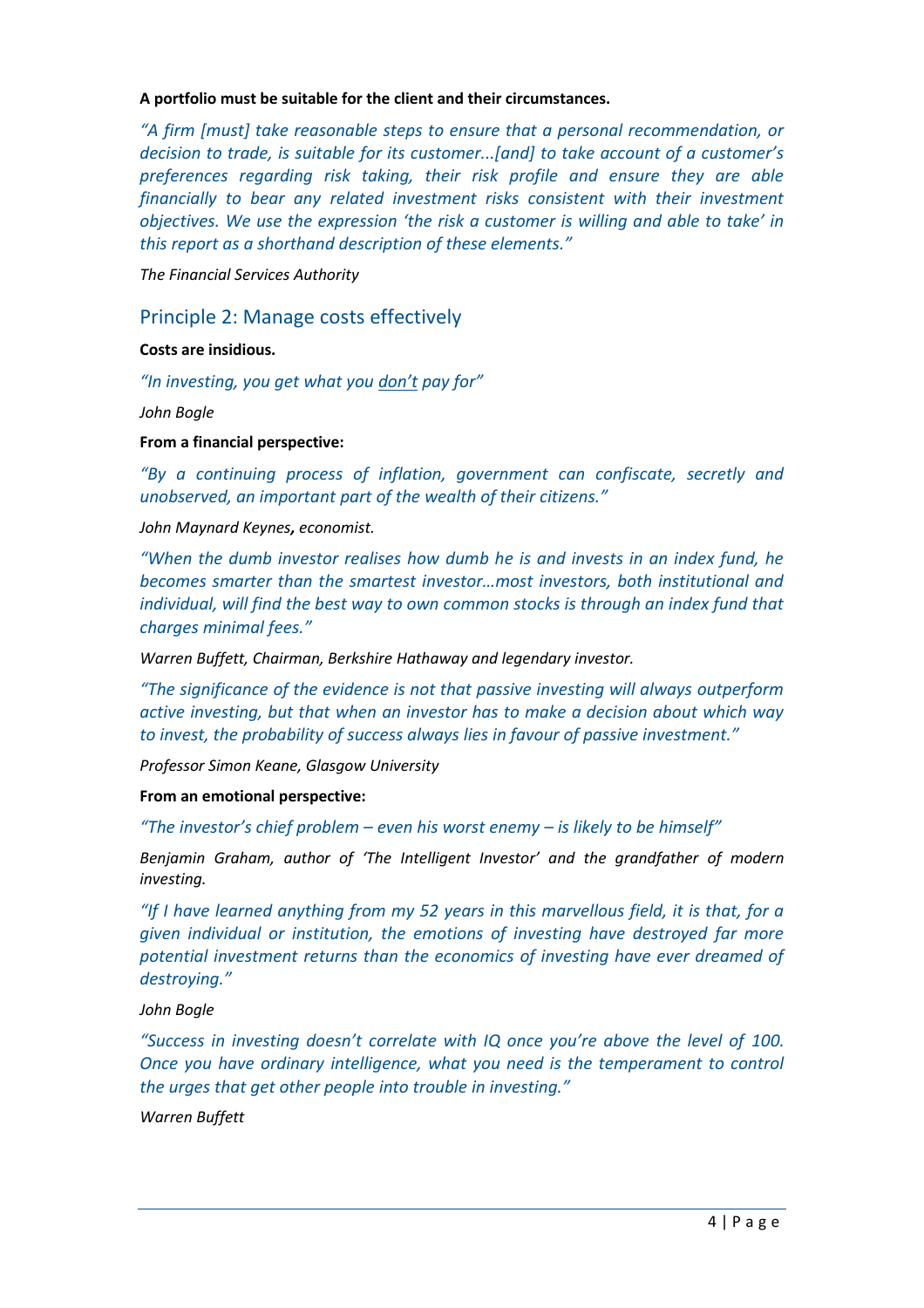# Principal 3: Manage risk tightly

*"Risk surrounds us and envelops us. Without understanding it, we risk everything and without capitalising on it, we gain nothing."*

*Glynis Breakwell, author of 'The psychology or risk'*

#### **Rebalancing:**

*"The fundamental purpose of rebalancing lies in controlling risk, not enhancing return. Rebalancing trades keep portfolios at long-term policy targets by reversing deviations resulting from asset class performance differentials. Disciplined rebalancing activity requires a strong stomach and serious staying power."*

*David Swenson, CIO, Yale University Endowment*

#### **Product due diligence:**

*"In evaluating people, you look for three qualities: integrity, intelligence and energy. And if you don't have the first, the other two will kill you"* 

*'Risk comes from not knowing what you`re doing.'* 

*Warren Buffett, Chairman, Berkshire Hathaway and legendary investor.*

*'Sometimes your best investments are the ones you don't make.'*

*Donald Trump, real estate entrepreneur.*

#### **Ongoing governance:**

*"It is not the responsibility of the fiduciary to follow every tic in the stock market, but it is his or her duty to understand everything in the Investment Policy Statement; if one doesn't understand it, it shouldn't be there."*

*Trone, Allbright, and Taylor (1996)*

# **In conclusion**

Our approach to investing is elegantly simple, yet highly effective. We cannot control the returns that the markets deliver, but we can select and manage closely the risks that our clients take in their portfolios. We can help them to obtain the bulk of the returns delivered by the markets, by minimising both financial and emotional costs, and helping them to stay the course. Belief, patience and discipline are the key to a successful investment experience.